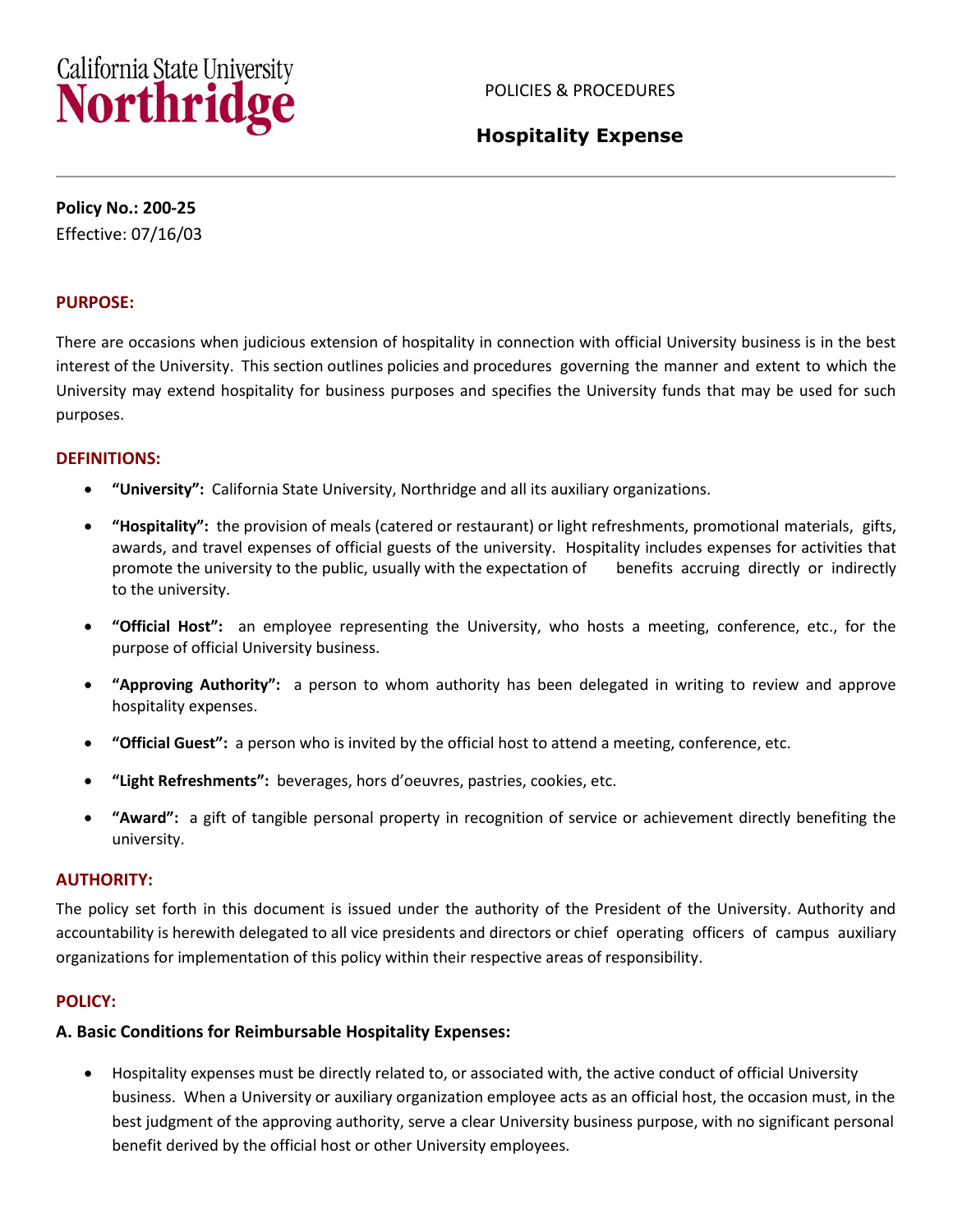- The expenditure of funds for hospitality should be cost effective and in accordance with the best use of public funds. When determining whether a hospitality expense is appropriate, the approving authority must evaluate the importance of the event in terms of the costs that will be incurred, the benefits to be derived from such an expense, the availability of funds, and any alternatives that would be equally effective in accomplishing the desired objectives.
- Hospitality expenses, including awards and gifts, must conform to IRS regulations.

# **B. Reimbursable Hospitality Expenses and Occasions:**

*(See [Appendix A](#page-4-0) for Examples of Expenses When Hospitality Funds Are Not Required And Other Funds May Be Used).*

- 1. **Host to Official Guests:** When the University hosts official guests, including visitors from other universities or (non-university) members of the community, the cost of meals or light refreshments may be reimbursed.
- 2. **University Donors:** When the University hosts an event for the purpose of generating the goodwill of prospective University donors, the cost of meals or light refreshments may be reimbursed. Likewise, when a substantial donation has been received, the cost associated with an appropriate acknowledgement may be reimbursed.
- 3. **Retirement Receptions:** Food and drink expenses related to employee retirement receptions may be reimbursed.
- 4. **Meetings of an Administrative Nature:** When University employees attend an official business related meeting on or off campus, the cost of meals or light refreshments may be reimbursed (although not from general funds) only if the employee is required to attend the meeting during a normal mealtime. However, reimbursement is not allowed for a lunch meeting involving only University employees if that meeting could have been scheduled during regular work hours.

This policy is not intended to prohibit reimbursement for non-alcoholic beverages and snacks served during meetings of an administrative nature, if paid from hospitality funds.

Reimbursement is not allowed from any source of funds when two or more employees from the same work location go to lunch together, even if University business is discussed during the meal. In addition, University employees in travel status should not serve as hosts for other University employees also in travel status and eligible for travel allowance.

# **C. Approval Authority:**

Individuals with delegated approval authority shall not approve the hospitality expense of a person to whom they report; that is, the approving authority should be the supervisor (or higher level) of the official host. In addition, individuals with delegated approval authority shall not approve their own hospitality expenses.

- Vice presidents must approve appropriate hospitality expenses above \$1000 in advance of the event or occasion.
- Approval for any official University hospitality expense above \$500 must be obtained at the appropriate level. Vice presidents may delegate (in writing) to deans, or division heads of non-academic units, authority to approve hospitality expenditures between \$500 - \$1,000 consistent with this policy. This authority may not be redelegated. The Dean or division head is responsible for ensuring that hospitality expenditures conform to the requirements of this policy and that claims submitted for payment or reimbursement include the appropriate supporting documentation.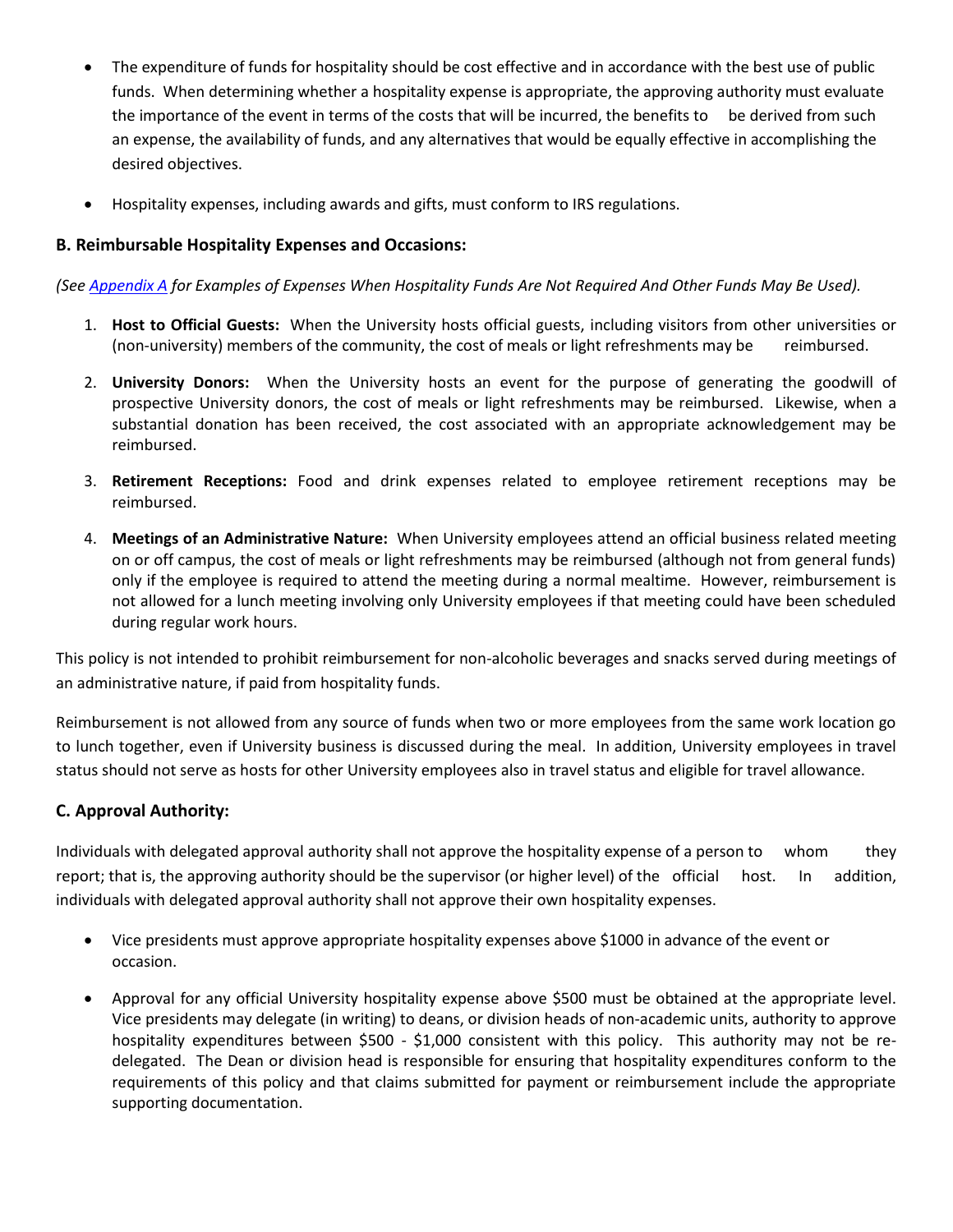# **D. Specific Types of Expenses Disallowed:**

- Hospitality expenses related to personal events such as birthdays, weddings, anniversaries, and farewell gatherings (other than retirement) may not be reimbursed.
- Payment of or reimbursement for memberships in organizations, such as clubs, that provide hospitality privileges are not permitted.

# **E. Exceptions:**

The appropriate vice president or auxiliary director/chief operating officer must approve, in advance of the event, all proposed exceptions to the Reimbursable Hospitality Expenses and Occasions, Section B. Examples of occasions when an exception could be approved: hosting spouses or domestic partners of guests or official hosts, provided such hospitality serves a bona fide University business purpose; tickets to entertainment or sporting events; gifts to official guests, faculty, staff or students.

# **F. Funding Source for Reimbursable Hospitality Expenses:**

- Only funds designated for hospitality may be used for these expenses. These expenditures must conform to the guidelines established in the hospitality expense policy.
- A Foundation hospitality account will be established for each non-auxiliary department that plans hospitality expenditures. Hospitality expenditures must be made only from the Foundation hospitality account for nonauxiliary departments.
- A department that obtains donations for hospitality can deposit or transfer those donated funds into its Foundation hospitality account. The appropriate dean or division head must approve the deposit or transfer.
- Only one Foundation hospitality account per department is permitted for non-auxiliary areas.
- Auxiliary corporations and auxiliary enterprises that plan hospitality expenditures will establish a single hospitality account within their respective auxiliary corporation or enterprise fund. Auxiliaries must obtain approval for their hospitality fund allocation from the University President as part of their annual budget process. Auxiliary corporations and auxiliary enterprises are then authorized to spend up to the budgeted amount for hospitality expenses. However, these hospitality expenditures will not be processed through designated University Foundation accounts but through a single account within their individual fund.
- The University Corporation will provide funds to support hospitality expenses by the annual distribution of a hospitality allocation to the University President by June 15. Thus, an annual transfer to support hospitality expenditures will occur from the University Corporation to the Foundation. All hospitality expenditures will be processed through designated University Foundation accounts.
- The University President will distribute a hospitality allocation to each vice president by July 1. Vice presidents will manage and distribute hospitality allocations to their respective departments as they deem appropriate.
- No hospitality funds may be solicited or accepted from any vendor who provides services to the University or its affiliates (i.e., centers, institutes, and auxiliary organizations).

# **PROCEDURES:**

# **A. Reimbursement Procedures:**

 If the reimbursement is \$500 or less and is not an exceptional hospitality expense, submit only the Foundation Check Request Form along with your original itemized receipts and supporting documentation.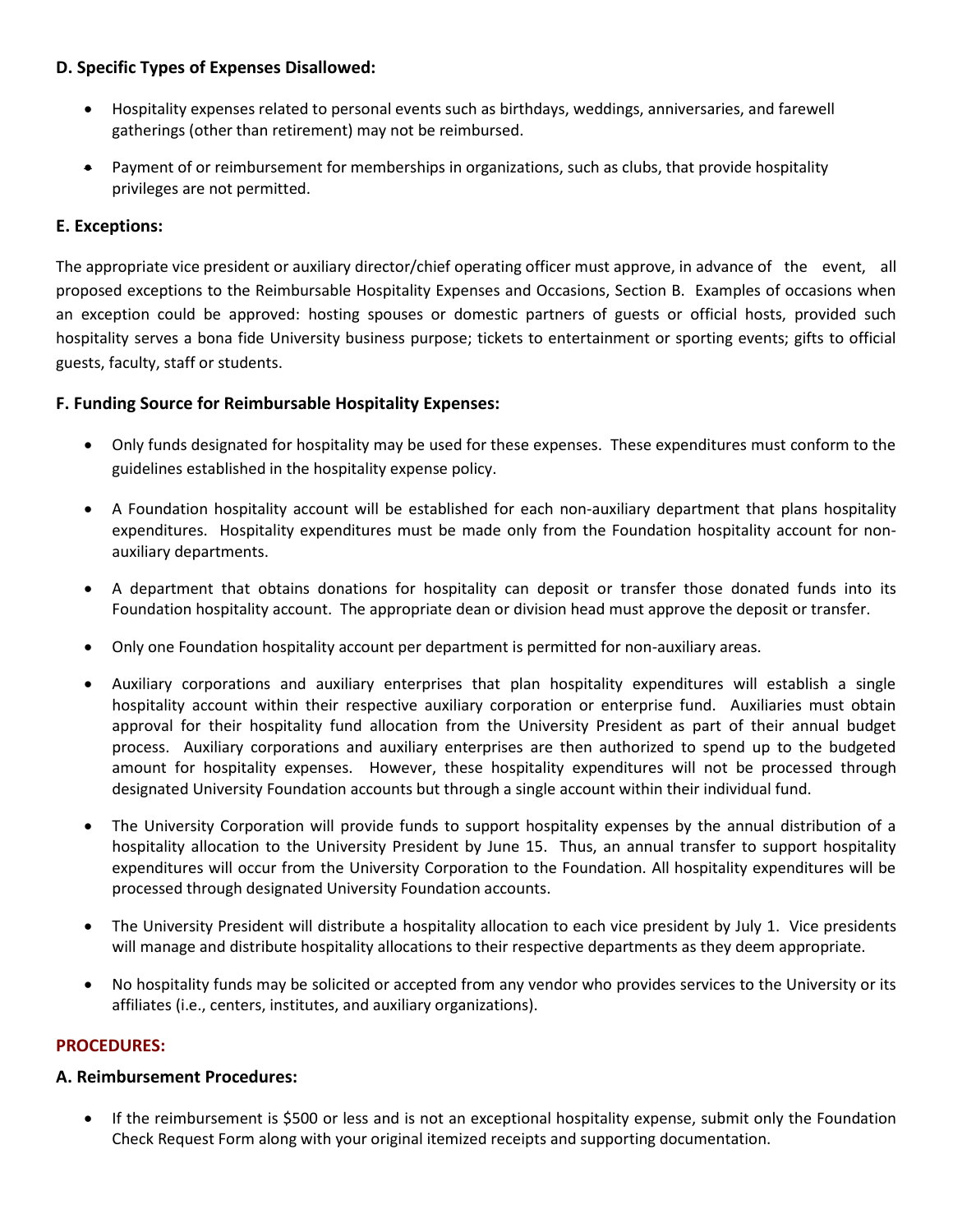- If the reimbursement exceeds \$500 or is an exceptional hospitality expense, submit the signed Hospitality Approval and Foundation Check Request Forms along with your original itemized receipts and supporting documentation.
- Requests for pre-approval to incur unusual or exceptional hospitality expenses (see "Exceptions" on page 4) or estimated to exceed \$500 must be documented on the Hospitality Expense Approval Form and submitted to the approving authority. The approving authority must indicate acceptance or rejection of the requested hospitality expense, sign and return the form to the requestor.

#### **B. Responsibilities:**

#### **Vice President and Directors of Auxiliary Organizations:**

Each vice president or delegated authority and each auxiliary organization director/chief operating officer is responsible for dissemination and implementation of this policy within their respective areas.

Approving authorities are responsible for the review and approval of their respective section of the Form (see "Reimbursement Procedures" above), ensuring that it is complete, accurate and that the occasions and expenses are proper and in accordance with this policy.

#### **Payment approval authority:**

Individuals approving the payment for reimbursement are responsible for the review and approval of the Form (see "Reimbursement Procedures" above), ensuring that it is complete, accurate and all required documents, with approvals, are attached.

#### **Accounts Payable department:**

The appropriate Accounts Payable department is responsible for the review of the Form and supporting documents for completeness and accuracy, and to verify that the amounts claimed are allowable, pursuant to this policy, the accounts charged are appropriate and the Form has been properly approved.

In addition, the Accounts Payable department is responsible for retention of all documents, in accordance with State and Federal requirements.

#### **REFERENCES:**

[Executive Order 761](http://www.calstate.edu/eo/EO-761.pdf) – Hospitality, Payment or Reimbursement of Expenses.

[Title 5, California State University, Subchapter 5](http://www.calstate.edu/FT/PgmPol/T5dir.shtml) - Administration, Article 1, Community Relations Responsibilities, Section 41600, **Definition of Community Relations Responsibilities of Campus Presidents**, 416001; California Code Sections 66600, 89030, 89035, 89044; HR 96-11.

#### **FORMS:**

[Foundation Account Application](http://www.csun.edu/ua/foundation/documents/Account_Application.doc)

[Foundation Check Request Form](http://www-admn.csun.edu/vp/policies/125_admn_fin/200/foundation-check-request-form.pdf)

[Hospitality Expense & Reimbursement Approval Form](http://www-admn.csun.edu/vp/policies/125_admn_fin/200/hospitality-expense-approval-form.pdf)

[Hospitality Transfer Request Form](http://www-admn.csun.edu/vp/policies/125_admn_fin/200/hosp-transfer-request-form.pdf)

[Hospitality Expenses versus](http://www-admn.csun.edu/vp/policies/125_admn_fin/200/hospitality-program-matrix.pdf) Program Expenses